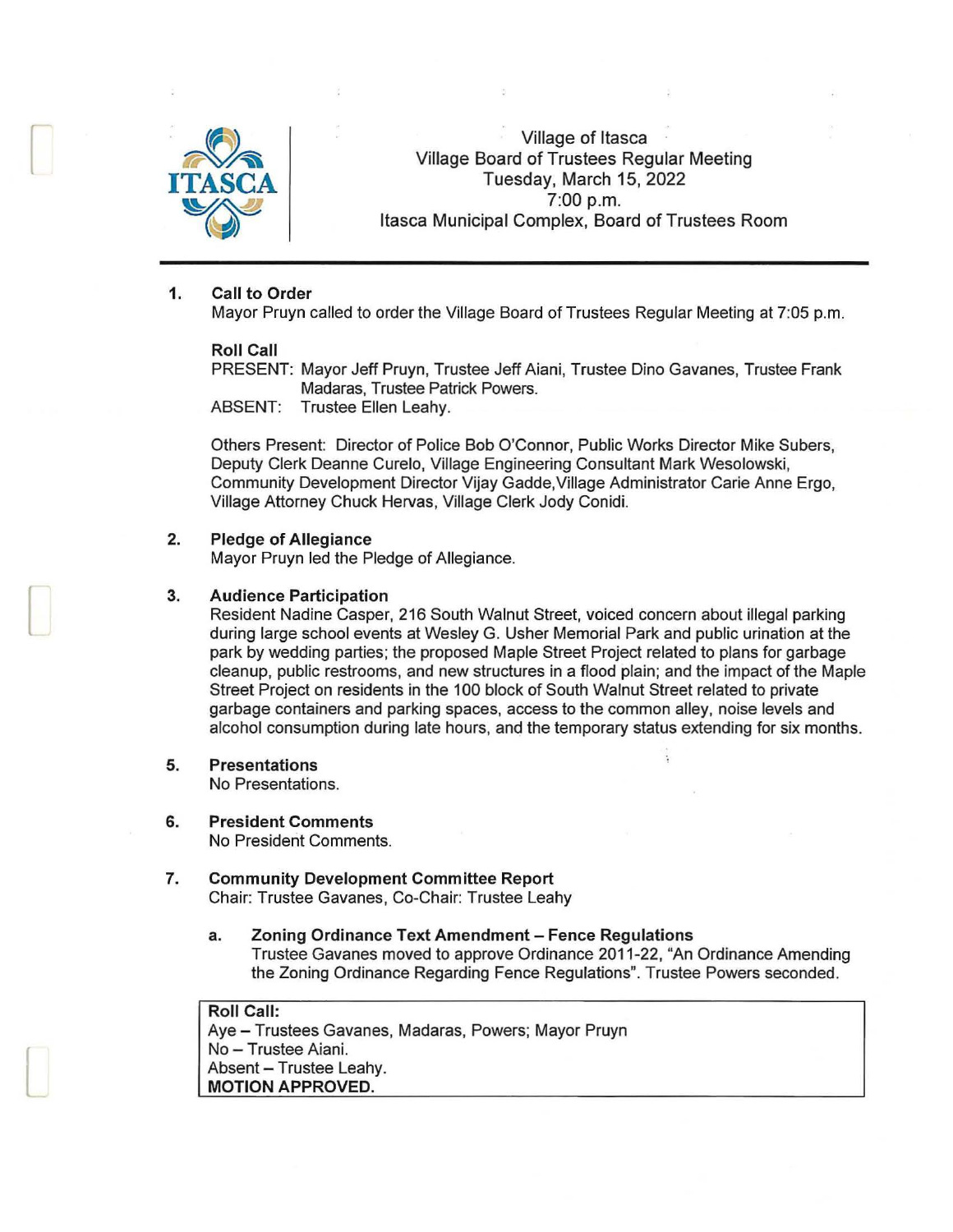## b. 2022 Downtown Itasca Strategic Action Plan - Adoption Trustee Gavanes moved to approve Ordinance 2012-22, "An Ordinance Adopting a New Downtown Strategic Action Plan". Trustee Powers seconded.

Roll Call: Aye - Trustees Gavanes, Madaras, Powers; Mayor Pruyn No - Trustee Aiani. Absent - Trustee Leahv. MOTION APPROVED.

c. Real Estate Sales Contact for 207 North Walnut Street - First Amendment Trustee Gavanes moved to approve Ordinance 2013-22, "An Ordinance Authorizing the Execution of a First Amendment to Real Estate Sales Contract for the Acquisition of the Property Located at 217 North Walnut Street by the Village of Itasca". Trustee Madaras seconded.

# Roll Call: Aye - Trustees Aiani, Gavanes, Madaras, Powers. No-None. Absent - Trustee Leahy. MOTION APPROVED.

d. Real Estate Sales Contract for 102 East Irving Park Road - First Amendment Trustee Gavanes moved to approve Ordinance 2014-22, "An Ordinance Authorizing the Execution of a First Amendment to Real Estate Sales Contract for the Acquisition of the Property Located at 102 East Irving Park Road by the Village of Itasca". Trustee Powers seconded.

Roll Call: Aye - Trustees Aiani, Gavanes, Madaras, Powers. No- None. Absent - Trustee Leahy. MOTION APPROVED.

# 4. Meeting Minutes

a. Village Board of Trustees Meeting Minutes - March 1, 2022 Trustee Gavanes moved to approve the minutes of the Village Board of Trustees Meeting for Tuesday, March 1, 2022. Trustee Powers seconded.

Roll Call: Aye - Trustees Aiani, Gavanes, Madaras, Powers. No-None. Absent - Trustee Leahy. MOTION APPROVED.

8. Capital and Infrastructure Committee Report Chair: Trustee Aiani, Co-Chair: Trustee Madaras No Capital and Infrastructure Committee Report.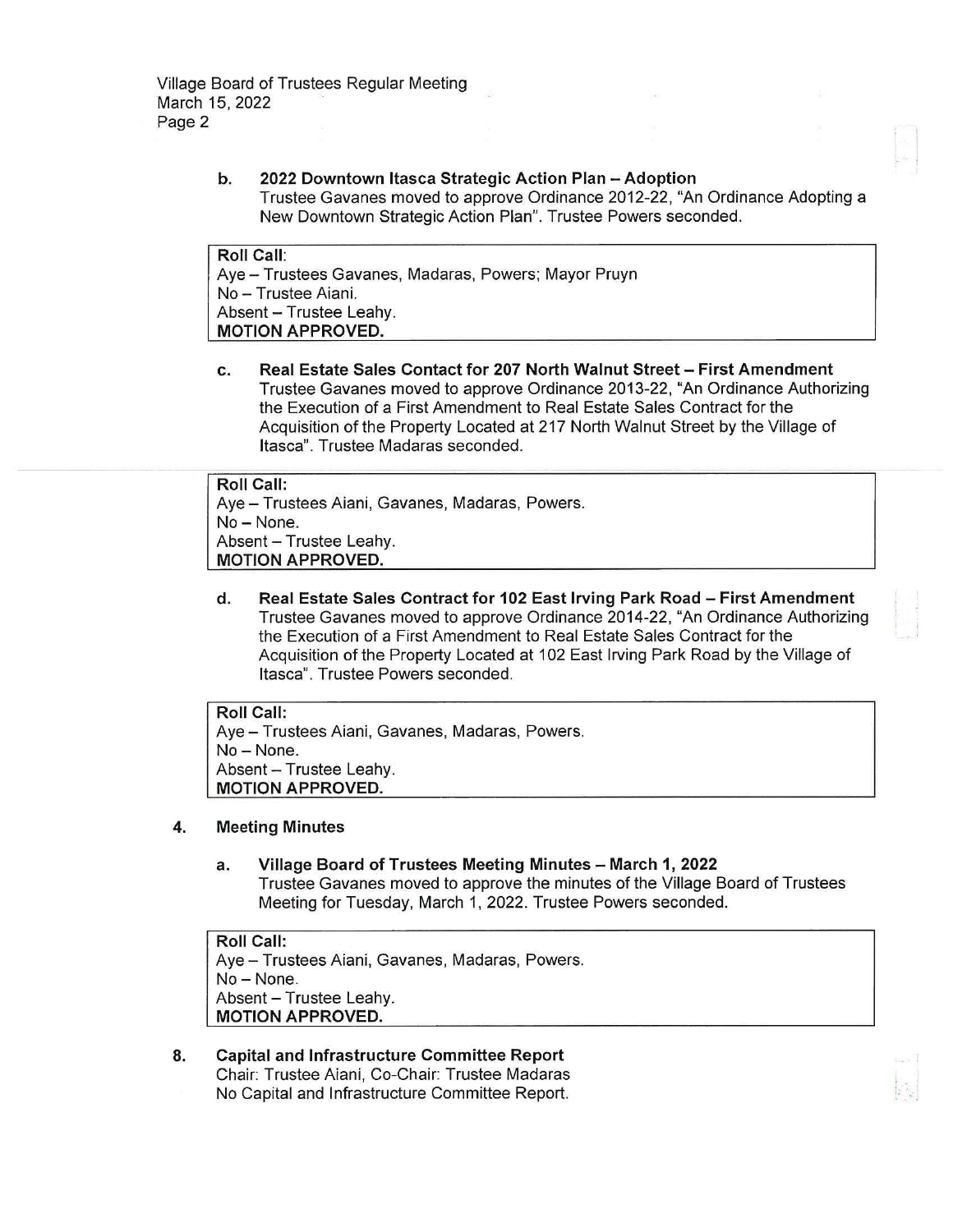Village Board of Trustees Regular Meeting March 15, 2022 Page 3

**9. Finance and Operations Committee Report**  Chair: Trustee Powers, Co-Chair: Vacant No Finance and Operations Committee Report.

### **10. Intergovernmental Committee Report**  Chair: Trustee Leahy, Co-Chair: Trustee Aiani Trustee Aiani reported an Intergovernmental Meeting was held on Monday, March 14, 2022 and provided an overview of topics reported at the meeting.

#### **11 . Consent Agenda**

r

 $\lfloor$ 

l

a. Itasca Roadway and Infrastructure Improvements - Elm Street Payment Request 4 to DiMeo Brothers, Inc. in the amount of \$339,378.66

Trustee Madaras moved to approve the Consent Agenda. Trustee Gavanes seconded.

```
Roll Call: 
Aye - Trustees Aiani, Gavanes, Madaras, Powers.
No - None.
Absent - Trustee Leahy.
MOTION APPROVED.
```
## **12. Payment of Bills - March 15, 2022**

Trustee Powers moved to approve the payment of bills through March 15, 2022 in the amount of \$1 ,488,930.39. Trustee Gavanes seconded.

**Roll Call:**  Aye - Trustees Aiani, Gavanes, Madaras, Powers. No-None. Absent - Trustee Leahy. **MOTION APPROVED.** 

#### **13. Department Head Reports**

Mayor Pruyn will hear Department Head Reports at the Committee of the Whole Meeting immediately following the Village Board of Trustees Meeting.

## **14. Village Administrator Report**  Mayor Pruyn will hear the Village Administrator Report at the Committee of the Whole

- Meeting immediately following the Village Board of Trustees Meeting.
- **15. Old Business**  No Old Business.
- **16. New Business**  No New Business.
- **17. Closed Session**  No Closed Session.